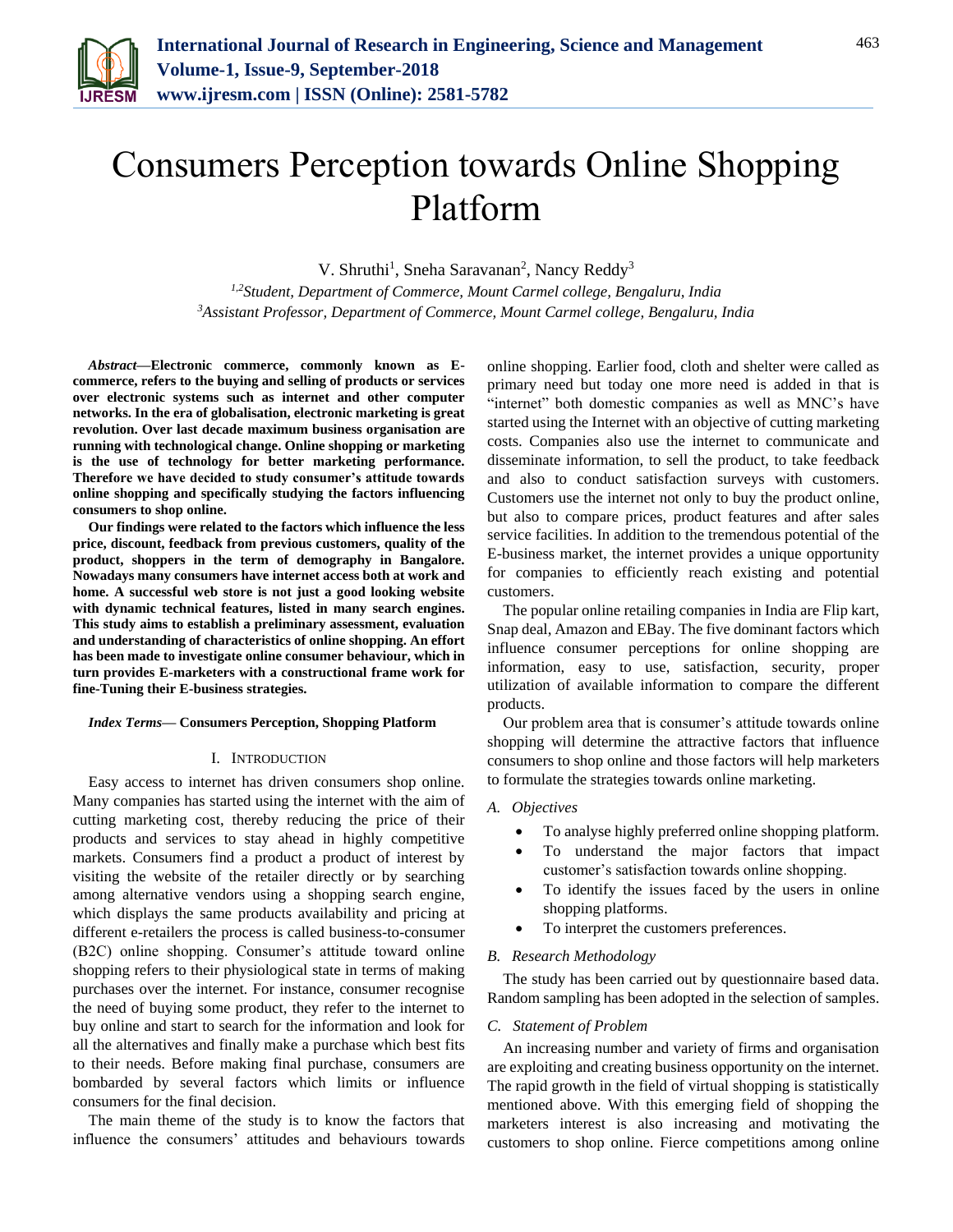

# **International Journal of Research in Engineering, Science and Management Volume-1, Issue-9, September-2018 www.ijresm.com | ISSN (Online): 2581-5782**

sellers have forced the marketers to gain the competitive edge. In order to gain competitive edge in markets consumers behaviour is analysed and identified through the factors which influence consumers to shop online in order to capture demands of consumers.

As online shopping is a new medium the consumer behaviour is pretty diverse in nature compared to the traditional consumer behaviour so it is equally important for the one to identify what factors influence the customers to shop online. These factors are important for the retailers to compete in the market and to make their product more compatible.

# *D. Limitation of the Study*

- This study deals only with customers in Bangalore city.
- The sample size is comparatively less.
- The time constrains are also the limiting factor.

# II. REVIEW OF LITERATURE

Kanupriya, Rita, Anupreet kaur(2016) studied on a " A study of behaviour of consumer towards online shopping" their research suggest that increase in usage of internet increases the online shopping so there is a need to increase in broadband penetration as it accelerates the growth of online trade. A huge buyers and sellers across demographics are shopping online because of the changing life styles and shopping habits. It is seen that despite the immense possibilities available on the internet it is mainly used for mailing, chatting and surfing.

Pritam p. Kothari and Shivganga s. Maindargi (2016) studied on an "A Study on customer attitude towards online shopping India and its impact". This study concluded that future of online shopping in India looks very bright. Online shopping gives customers best alternative to save money and time. Companies offers detail product information, easy mode of payment, facility of comparison of price and very important completely hassle free shopping experience. Success of online shopping depends on its popularity its brand image and its unique promotional policies.

Solomon (1998) studied the consumer behaviour and said that it is the study of the process involved when an individual selects, purchases, uses or disposes of products, services, ideas or experiences to satisfy needs and desires. In view for the internet to spread out as a retail channel, it is imperative to realize the consumer's mind-set, intention and conduct in light of the online buying practice.

## III. ANALYSIS AND INTERPRETATION

Tools used for the study are

- Percentage method
- Chi-square method

# *A. Percentage Method*

Percentage analysis is a statistical tool which is used to identify the percentage from the respondent's response to single question which is accounted samples. It is used to compare the relative terms and distributions of two or more data.

$$
Percentage = \frac{Number\ of\ responses}{Total\ number\ of\ respondents} \times 100\,(1)
$$

*B. Chi-Square Test* 

$$
Chi-Square = \frac{(O_{ij} - E_{ij})^2}{E_{ij}}
$$
 (2)

Where,

 $O_{ii}$  – observed value

 $E_{ii}$  – expected value

$$
E_{ij} = \frac{Row\ total \times Column\ total}{Grand\ total} \tag{3}
$$

$$
Degree of freedom = (C-1) \times (R-1)
$$
 (4)

Where,  $C=$  No. of column,  $R=$  No. of Row

#### *C. Percentage Analysis*

| <b>AGE WISE REPRESENTATION</b> |       |           |           |              |  |
|--------------------------------|-------|-----------|-----------|--------------|--|
| Option                         | 18-25 | $25 - 30$ | 30 years  | <b>Total</b> |  |
|                                | vears | vears     | and above |              |  |
| No. of                         | 13    |           |           | 30           |  |
| Respondents                    |       |           |           |              |  |
| Percentage (%)                 |       |           | 33        |              |  |

TABLE I

*Interpretation:*

The Table-1, shows that 44% of the respondents are under the age group of 18-25 years, 23% are under the 25-30 years group, 33% are under the 30 and above year's category.

We concluded that majority (44%) are in the age group of 18- 25 years category.

| <b>TABLE II</b>    |                                   |        |       |  |  |
|--------------------|-----------------------------------|--------|-------|--|--|
|                    | <b>GENDER WISE REPRESENTATION</b> |        |       |  |  |
| Option             | Male                              | Female | Total |  |  |
| No. of Respondents | 14                                | 16.    | 30    |  |  |
| Percentage (%)     |                                   | 53     | 00    |  |  |
|                    |                                   |        |       |  |  |

*Interpretation:*

The Table-2, shows that 47% of the respondents are male, 53% are female. We concluded that majority (53%) of the respondents are Female.

| <b>TABLE III</b>               |  |
|--------------------------------|--|
| OCCUPATION WISE REPRESENTATION |  |

| Option         | <b>Student</b> | <b>Employed</b> | <b>Self-Employed</b> | <b>Total</b> |
|----------------|----------------|-----------------|----------------------|--------------|
| No. of         |                |                 |                      |              |
| Respondents    |                |                 |                      |              |
| Percentage (%) | 44             |                 | 33                   | 100          |

#### *Interpretation:*

The Table-3, shows that 44% of the respondents are under the student category, 23% are under employed group, 33% are under the self-employed category.

We concluded that majority (44%) of the respondents are students.